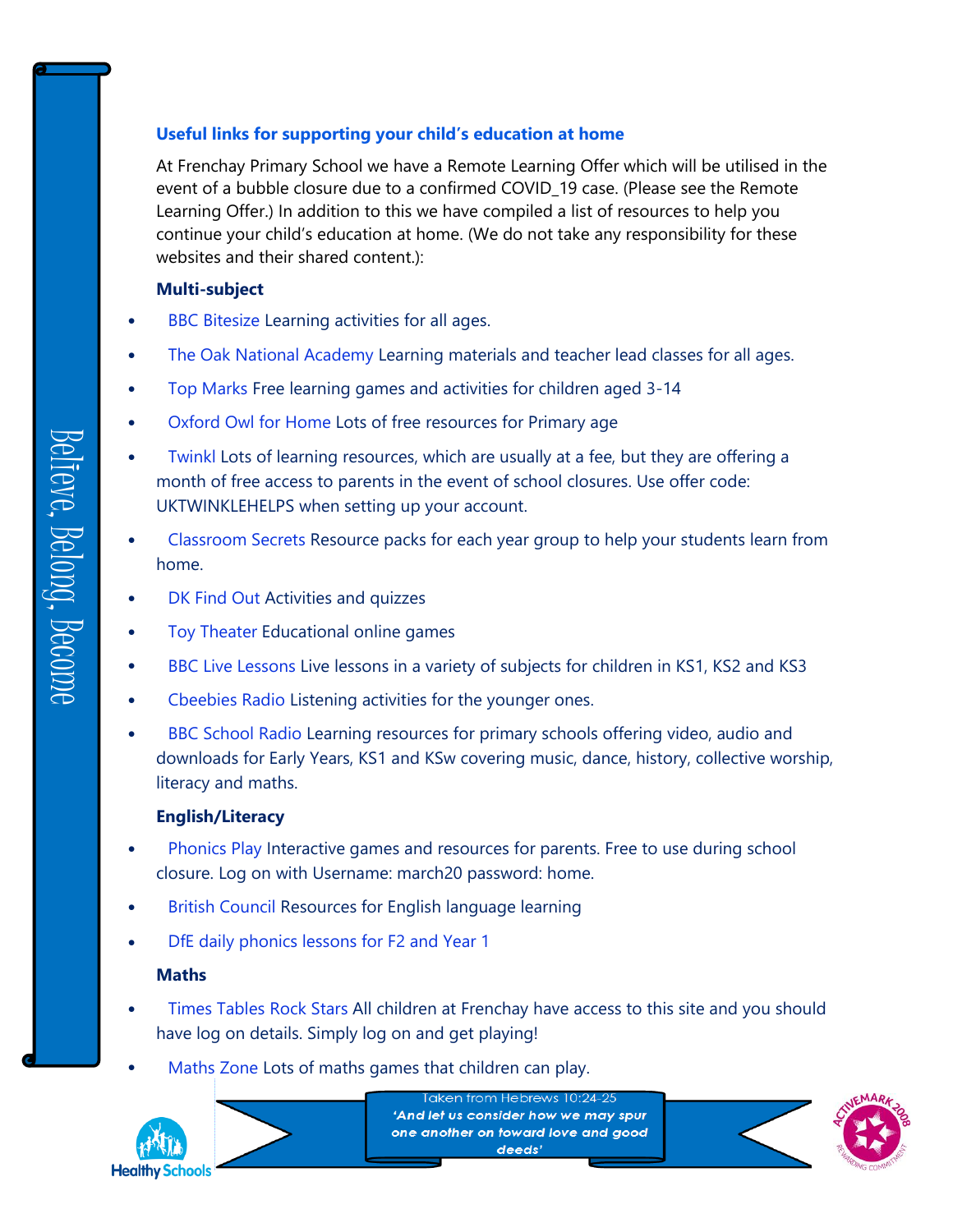- [Maths Chase](https://www.mathschase.com/) Maths Chase is a completely free home online learning tool where children can play times tables games, along with many other mathematics skill-based games! The site features many simple learning games which children can play at home.
- [Calculators.org](https://www.calculators.org/games/) Free math and Science resource offering hundreds of fun and helpful online calculators and conversion tools.

#### **Science**

- [Mystery Science](https://mysteryscience.com/) Free science lessons
- [Nature Detectives](https://naturedetectives.woodlandtrust.org.uk/naturedetectives/) A lot of these can be done in a garden, or if you can get to a remote forest location!
- [KidsGardening](https://kidsgardening.org/garden-activities/) Fun activities that provide opportunities for families to learn together, while encouraging love for nature and the environment.
- [Calculators.org](https://www.calculators.org/games/) Free math and science resource offering hundreds of fun and helpful online calculators and conversion tools.

### **Art/Music/Creative**

- [The Artful Parent](https://www.facebook.com/artfulparent/) Good, free art activities
- [Red Ted Art](https://www.redtedart.com/) Easy arts and crafts for little ones
- [The Imagination Tree](https://theimaginationtree.com/) Creative art and craft activities for the very youngest.
- [Beginners Cartoon Class](https://www.youtube.com/channel/UCjpNMIjkGJ-vxuOhsN2xxTA) Sheffield artist Pete McKee is running a cartoon beginner class via his YouTube channel every Wednesday at 12 noon. Catch up with previous classes

and join in on Wednesdays using this link.

 [Music Express](https://collins.co.uk/pages/primary-music-music-express?utm_source=SilverpopMailing&utm_medium=email&utm_campaign=20200403_COL_Recurring_CollinsMusic_MusicExpress_MusicHubs%20(1)&utm_content=) Music Express is an online resource for teaching primary music that's easy to use and accessible to non-musicians as well as music specialists and it's free to use if you sign up for a 4 week trial!

### **PE/Staying Active**

- [Change4Life](https://www.nhs.uk/change4life/activities/indoor-activities) 10-minute ideas for keeping your kids active indoors. This also includes activities for [children with disabilities.](https://www.nhs.uk/change4life/activities/accessible-activities)
- [Little Legs](https://www.youtube.com/results?search_query=little+legs+ltd) Health, wellbeing and fun for the whole family through yoga, zumba, mindfulness and massage
- [Kids' workouts to do at home](https://www.youtube.com/playlist?list=PLyCLoPd4VxBvPHOpzoEk5onAEbq40g2-k) Joe Wicks guides you through some kid friendly workouts you can do in your own home.
- [Disney Dance-Along](https://www.thisgirlcan.co.uk/activities/disney-workouts/) These Disney dance-alongs are a perfect, and fun, way to get active with the kids.



Taken from Hebrews 10:24-25 'And let us consider how we may spur one another on toward love and good deeds'